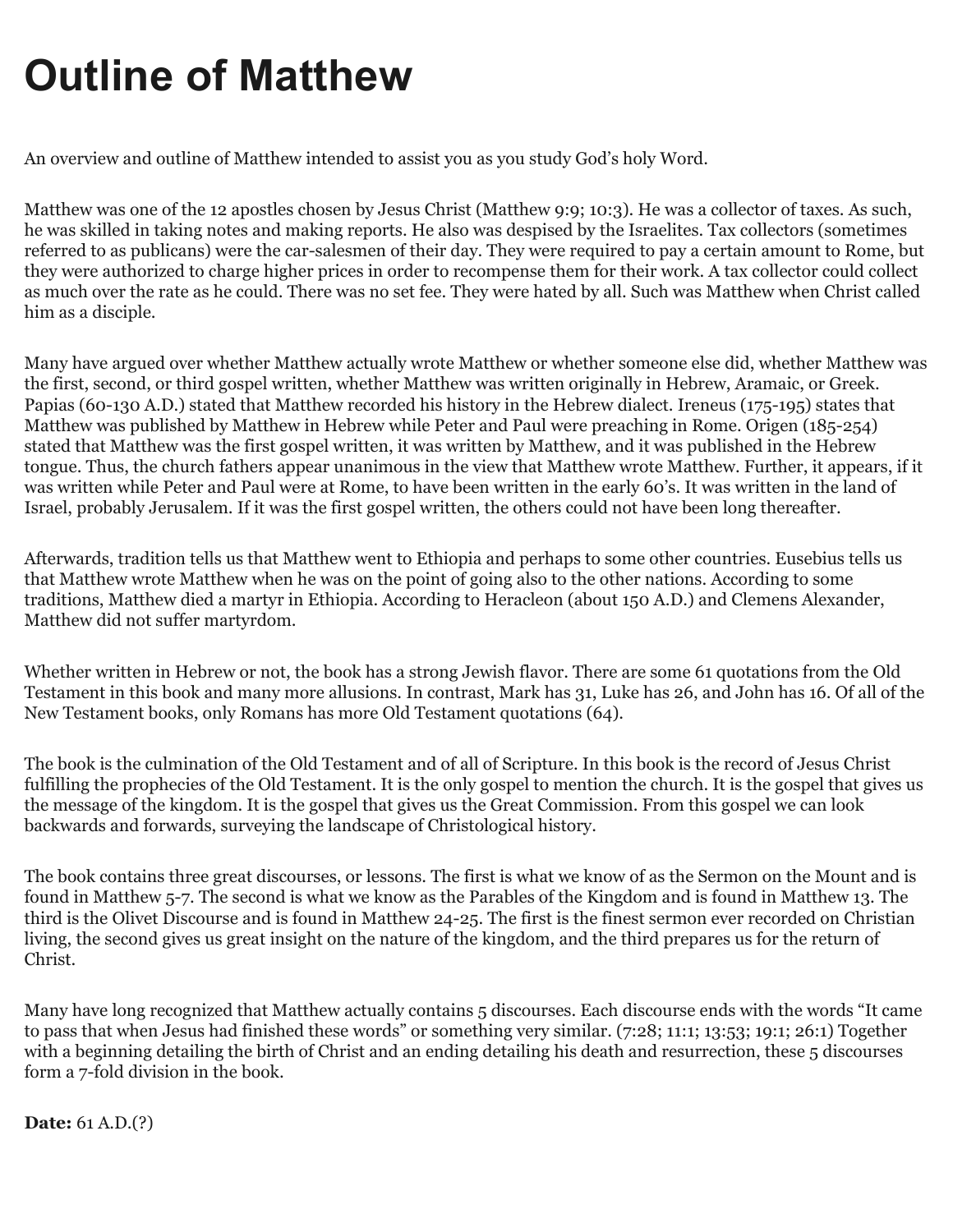#### **I. The Birth Narrative 1-2**

- A. The Genealogy from Abraham to Christ 1:1-17
- B. The Announcement of the Birth 1:18-25
- C. The Visit of the Wise Men 2:1-12
- D. The Trip to Egypt 2:13-23

### **II. The Opening Movement 3-7**

- A. The Start of Jesus' Ministry 3-4
	- 1. His baptism 3
	- 2. His temptation 4:1-11
	- 3. His ministry of preaching and healing 4:12-25
- B. The Sermon on the Mount 5-7
	- 1. The Beatitudes 5:3-12
	- 2. The thesis 5:13-16
	- 3. Relationship with the law 5:17-20
	- 4. Relationship with tradition 5:21-48
	- 5. Proper religious practices 6:1-18
	- 6. Proper focus 6:19-34
	- 7. Relationship to others and God 7:1-12
	- 8. Conclusion 7:13-27
	- 9. Three key verses
		- a. Our Condemnation 5:20
		- b. Our Hope 6:33
		- c. Our Evidence 7:21
- C. Concluding Remarks 7:28-29

## **III. Call To Service 8-11:1**

- A. The Master of Nature and Teaching 8-9:35
	- 1. A leper 8:1-4
	- 2. The centurion's servant 8:5-13
	- 3. Peter's mother-in-law 8:14, 15
	- 4. Many healed 8:16, 17
	- 5. There is a cost to discipleship 8:18-22
	- 6. The winds and the waves 8:23-27
	- 7. 2 demon-possessed men 8:28-8:34
	- 8. A paralytic 9:1-8
	- 9. A tax collector 9:9-13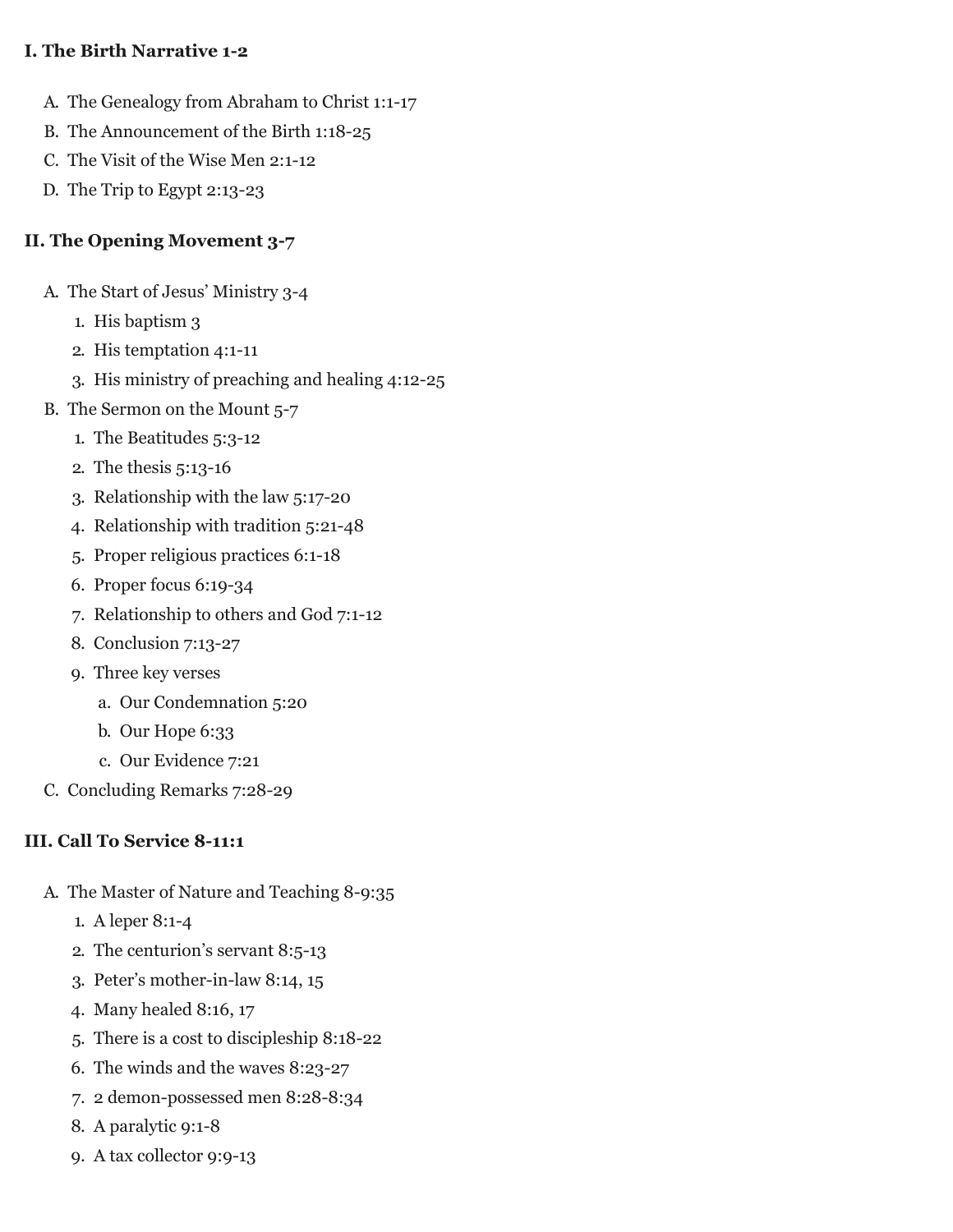- 10. Fasting 9:14-17
- 11. Woman with blood problem 9:19-22
- 12. Daughter of a ruler 9:18-19, 9:23-26
- 13. 2 blind men 9:27-31
- 14. A mute man 9:32-34
- 15. Much healing 9:35
- B. Discourse on Mission and Service 9:36-10:42
- C. Concluding Remarks 11:1

#### **IV. Here Come the Parables 11:2-13:53**

- A. Instruction to a Wayward People 11-12
	- 1. To the people 11
	- 2. To the Pharisees 12
- B. The Parables of the Kingdom 13
	- 1. The Sower The Word of God will bear fruit in willing lives 13:1-23
	- 2. The Wheat and Tares There will be good and bad people 13:24-30 (parable), 36-43 (explanation)
	- 3. The Mustard Seed the kingdom will start small but grow great 13:31,32
	- 4. The Leaven the kingdom will spread everywhere 13:33-35
	- 5. Hidden Treasure the kingdom is worth it 13:44
	- 6. Pearl of Great Price all else must be sold 13:45, 46
	- 7. A Dragnet the kingdom will be diverse 13:47-52
- C. Concluding Remarks 13:53

#### **V. Offenses and Forgiveness 13:54-19:1**

- A. Who Is this Man? 13:54-17:21
	- 1. Rejected by His own 13:54-58
	- 2. 5000 fed 14:1-21
	- 3. Jesus walks on water 14:22-36
	- 4. The weeds 15:1-20
	- 5. Canaanite woman 15:21-28
	- 6. Healing great multitudes 15:29-31
	- 7. 4,000 fed 15:32-39
	- 8. The Pharisees and a sign 16:1-12
	- 9. The confession of Peter 16:13-20
	- 10. The offense of Peter 16:21-23
	- 11. The call to discipleship 16:24-28
	- 12. The Transfiguration 17:1-13
	- 13. A boy is healed 17:14-21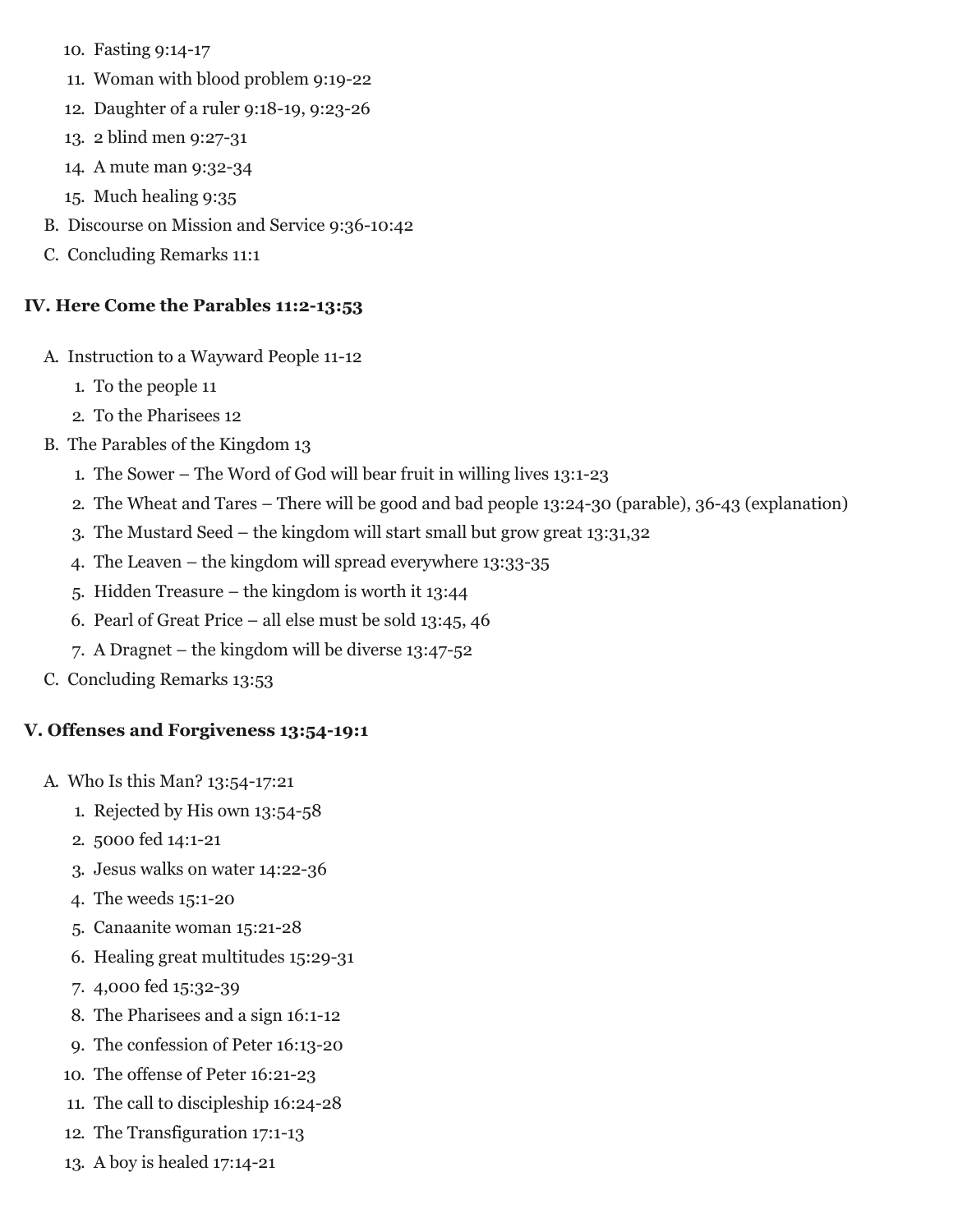- B. Discourse on Offenses and Forgiveness 17:22-18:35
	- 1. Pay your taxes 17:24-27
	- 2. Be children 18:1-5
	- 3. Don't offend children & don't sin 18:6-14
	- 4. Go to your offending brother 18:15-20
	- 5. Be sure to forgive 18:21-35
- C. Concluding Remarks 19:1

#### **VI. The End Times 19:2-26:1-2**

- A. Various Teachings 19:2-22:46
	- 1. Marriage and divorce 19:1-10
	- 2. Blessing on children 19:13-15
	- 3. The danger of riches 19:16-30
	- 4. The danger of greed 20:1-16
	- 5. The danger of position 20:17-28
	- 6. Two blind men
	- 7. Triumphal Entry 21:1-17
	- 8. The fig tree 21:13-22
	- 9. Authority questioned 21:23-27
	- 10. Parable of 2 sons 21:28-32
	- 11. Parable of wicked vinedressers 21:33-46
	- 12. Parable of the wedding feast 22:1-14
	- 13. Jesus tested 22:15-46
- B. The End Times Discourse 23-25:46
	- 1. The Denunciation of the religious leaders 23
	- 2. The Olivet Discourse 24-25
		- a. The end times 24:1-31
		- b. Be ready 24:31-25:13
		- c. There will be a judgment 25:14-45
- C. Concluding Remarks 26:1-2

# **VII. Christ's Death and Resurrection 26-28**

- A. The Plot 26:15
- B. The Anointing 26:6-13
- C. The Passover 26:17-35
- D. The Garden 26:36-56
- E. Trial Before the Jews 26:57-75